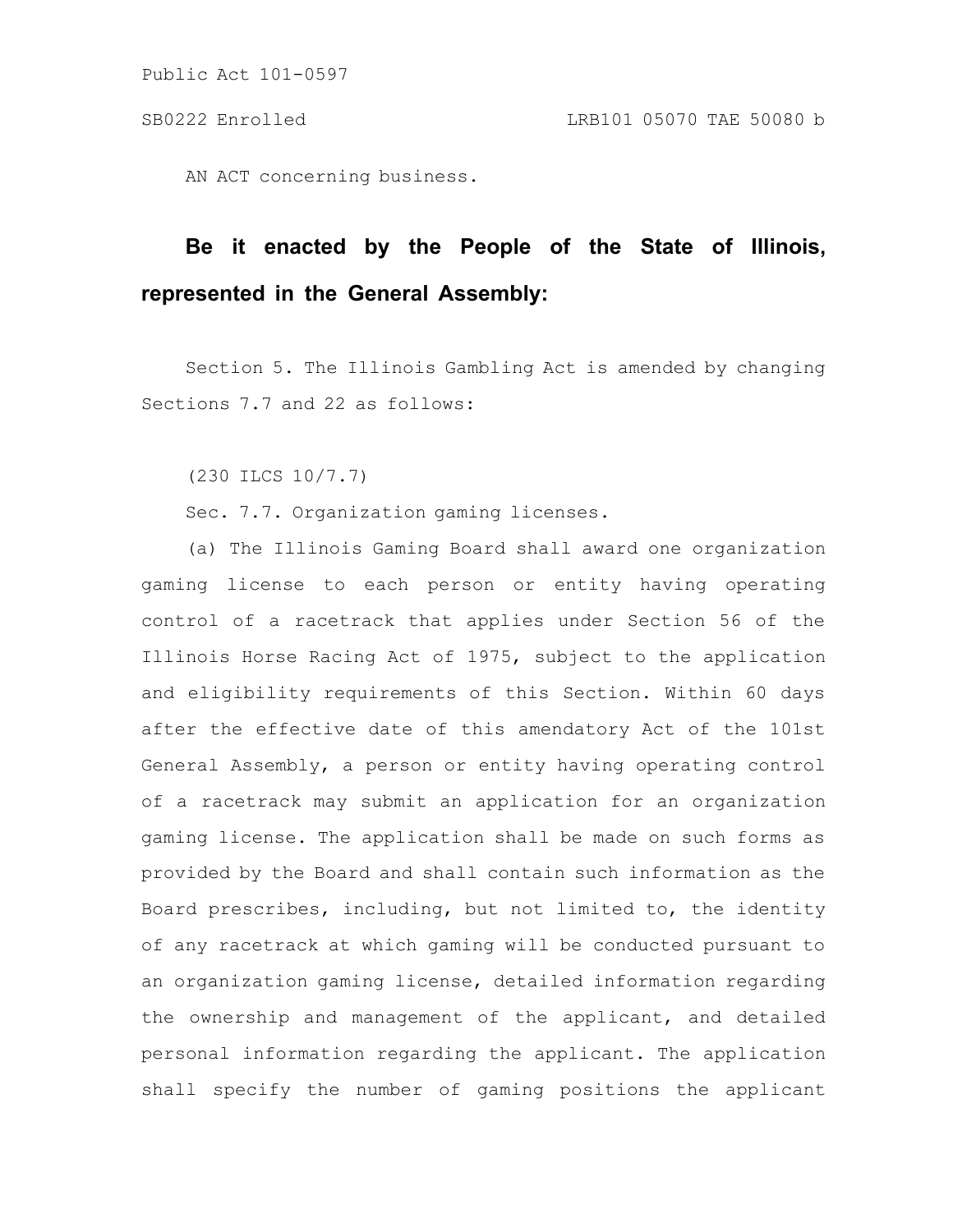intends to use and the place where the organization gaming facility will operate. A person who knowingly makes a false statement on an application is guilty of a Class A misdemeanor.

Each applicant shall disclose the identity of every person or entity having a direct or indirect pecuniary interest greater than 1% in any racetrack with respect to which the license is sought. If the disclosed entity is a corporation, the applicant shall disclose the names and addresses of all officers, stockholders, and directors. If the disclosed entity is a limited liability company, the applicant shall disclose the names and addresses of all members and managers. If the disclosed entity is a partnership, the applicant shall disclose the names and addresses of all partners, both general and limited. If the disclosed entity is a trust, the applicant shall disclose the names and addresses of all beneficiaries.

An application shall be filed and considered in accordance with the rules of the Board. Each application for an organization gaming license shall include a nonrefundable application fee of \$250,000. In addition, a nonrefundable fee of \$50,000 shall be paid at the time of filing to defray the costs associated with background investigations conducted by the Board. If the costs of the background investigation exceed \$50,000, the applicant shall pay the additional amount to the Board within 7 days after a request by the Board. If the costs of the investigation are less than \$50,000, the applicant shall receive a refund of the remaining amount. All information,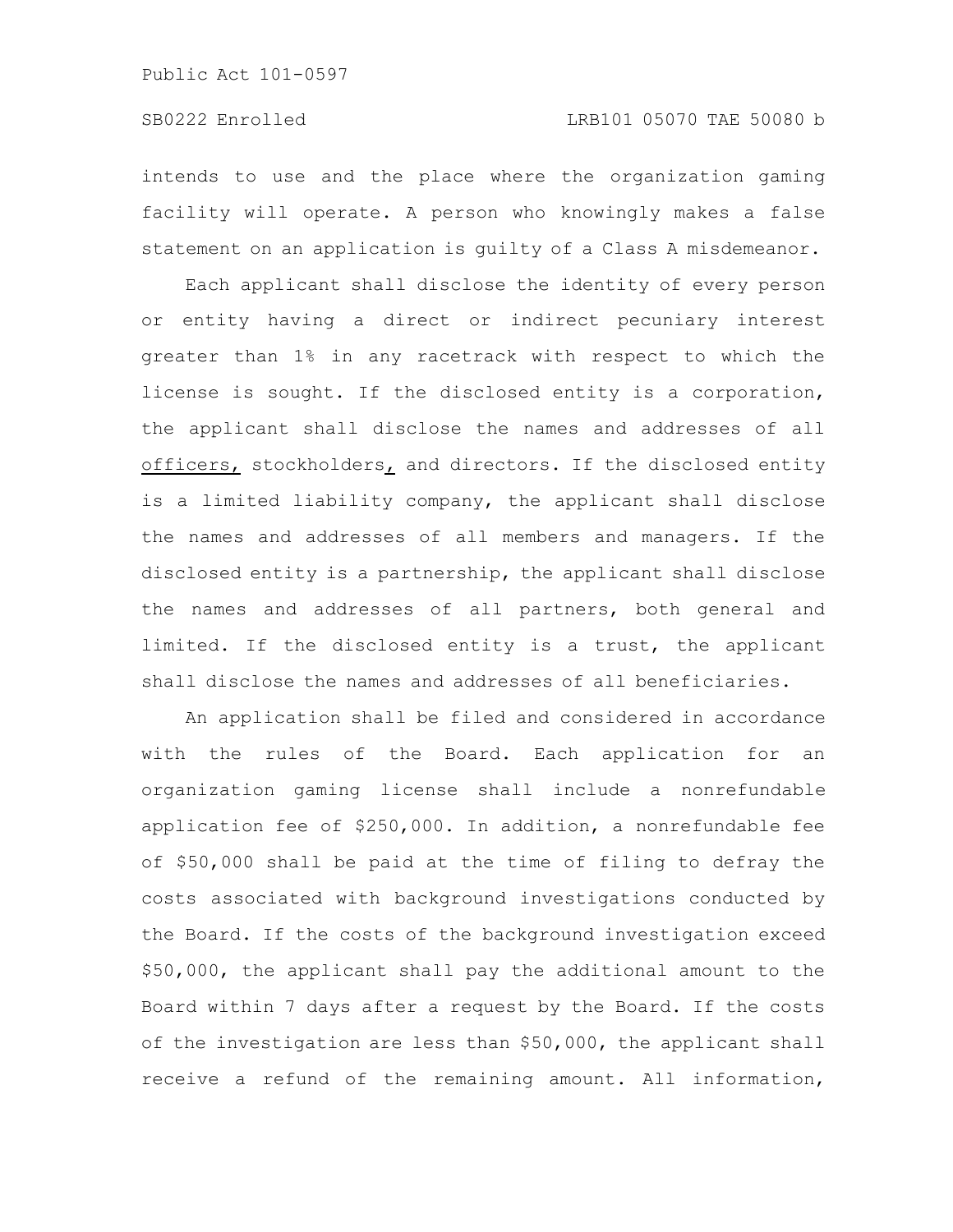## SB0222 Enrolled LRB101 05070 TAE 50080 b

records, interviews, reports, statements, memoranda, or other data supplied to or used by the Board in the course of this review or investigation of an applicant for an organization gaming license under this Act shall be privileged and strictly confidential and shall be used only for the purpose of evaluating an applicant for an organization gaming license or a renewal. Such information, records, interviews, reports, statements, memoranda, or other data shall not be admissible as evidence nor discoverable in any action of any kind in any court or before any tribunal, board, agency or person, except for any action deemed necessary by the Board. The application fee shall be deposited into the State Gaming Fund.

Any applicant or key person, including the applicant's owners, officers, directors (if a corporation), managers and members (if a limited liability company), and partners (if a partnership), for an organization gaming license shall have his or her fingerprints submitted to the Department of State Police in an electronic format that complies with the form and manner for requesting and furnishing criminal history record information as prescribed by the Department of State Police. These fingerprints shall be checked against the Department of State Police and Federal Bureau of Investigation criminal history record databases now and hereafter filed, including, but not limited to, civil, criminal, and latent fingerprint databases. The Department of State Police shall charge applicants a fee for conducting the criminal history records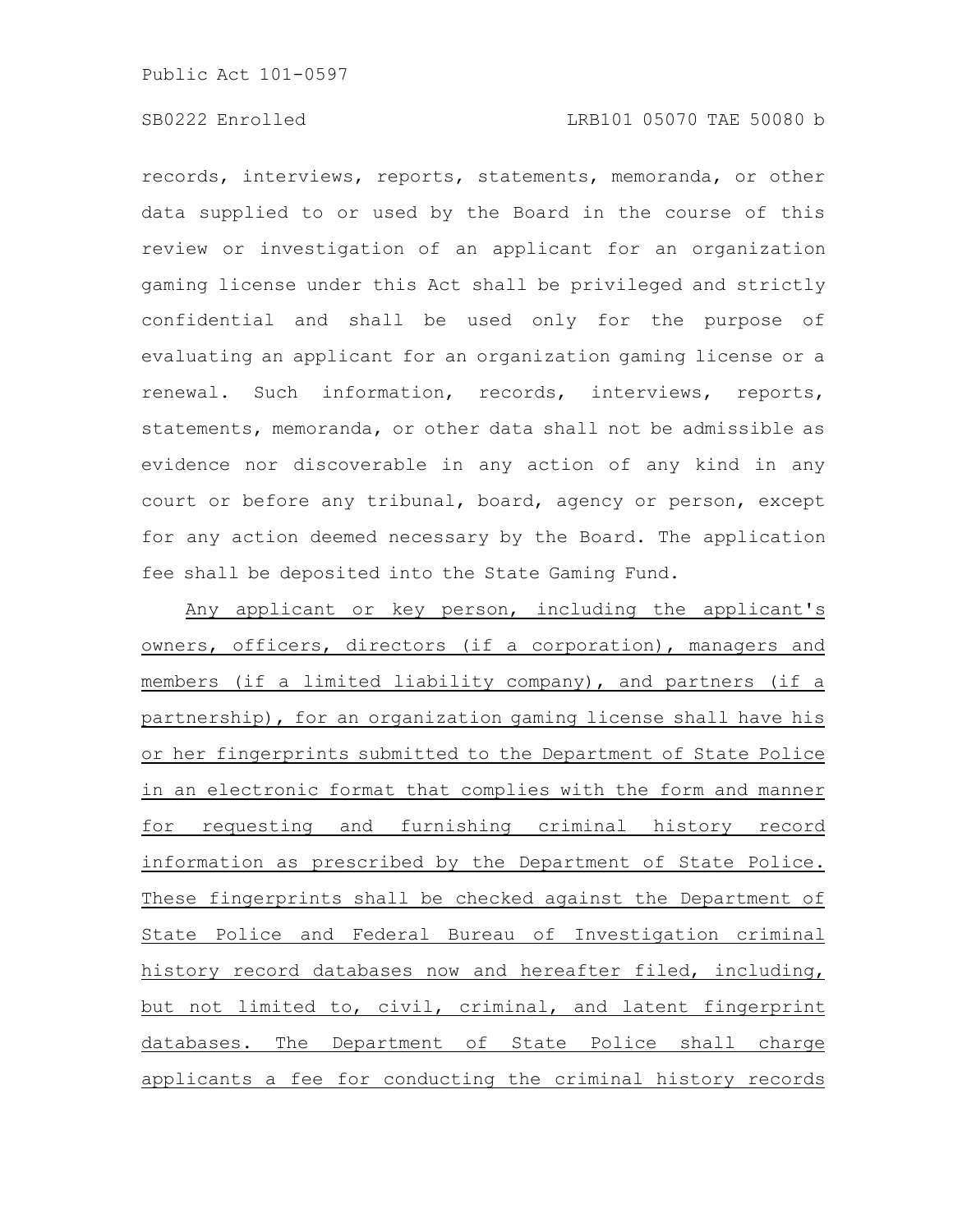check, which shall be deposited into the State Police Services Fund and shall not exceed the actual cost of the records check. The Department of State Police shall furnish, pursuant to positive identification, records of Illinois criminal history to the Department. Each applicant shall submit with his or her application, on forms provided by the Board, a set of his or her fingerprints. The Board shall charge each applicant a fee set by the Department of State Police to defray the costs associated with the search and classification of fingerprints obtained by the Board with respect to the applicant's application. This fee shall be paid into the State Police Services Fund.

(b) The Board shall determine within 120 days after receiving an application for an organization gaming license whether to grant an organization gaming license to the applicant. If the Board does not make a determination within that time period, then the Board shall give a written explanation to the applicant as to why it has not reached a determination and when it reasonably expects to make a determination.

The organization gaming licensee shall purchase up to the amount of gaming positions authorized under this Act within 120 days after receiving its organization gaming license. If an organization gaming licensee is prepared to purchase the gaming positions, but is temporarily prohibited from doing so by order of a court of competent jurisdiction or the Board, then the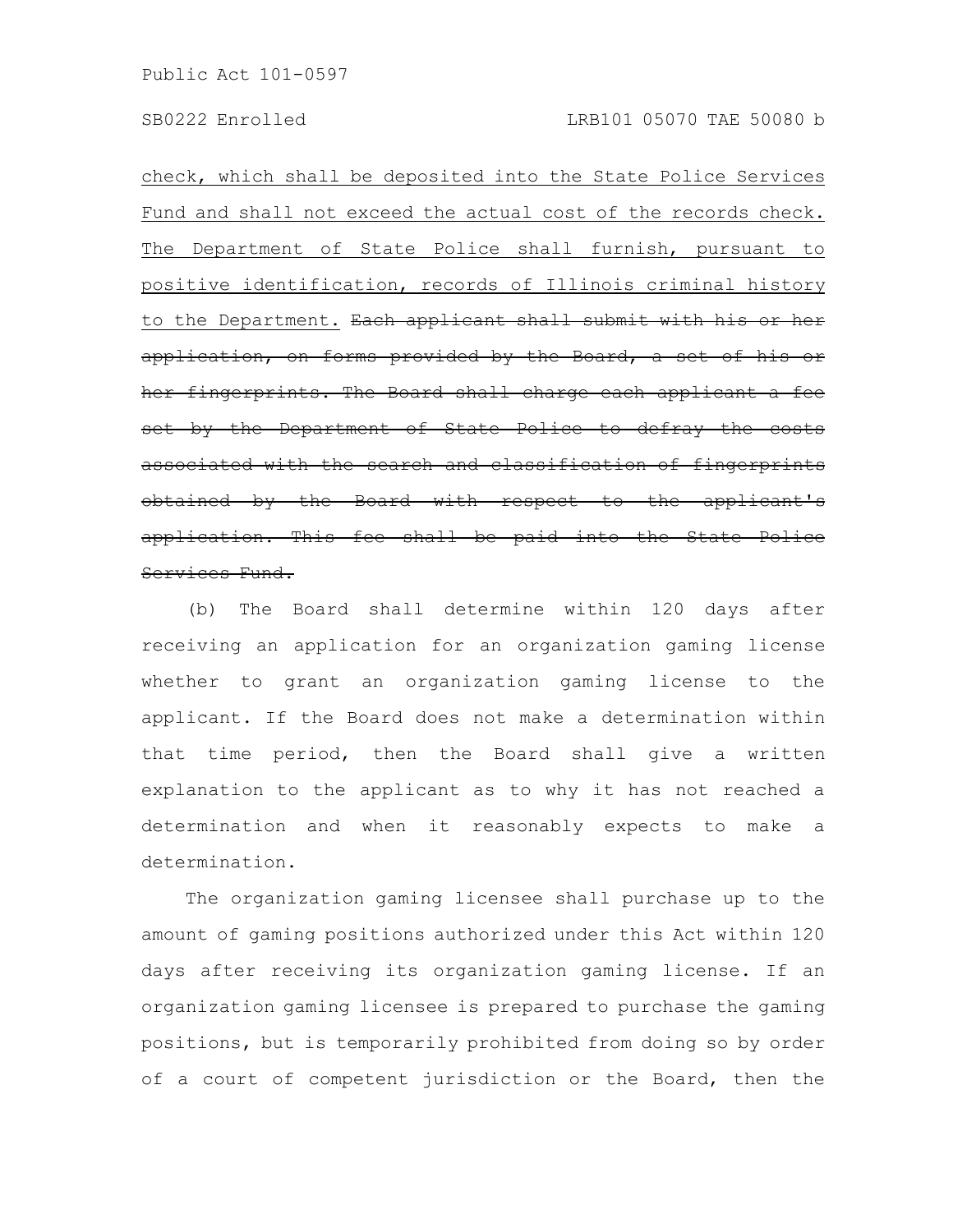#### SB0222 Enrolled LRB101 05070 TAE 50080 b

120-day period is tolled until a resolution is reached.

An organization gaming license shall authorize its holder to conduct gaming under this Act at its racetracks on the same days of the year and hours of the day that owners licenses are allowed to operate under approval of the Board.

An organization gaming license and any renewal of an organization gaming license shall authorize gaming pursuant to this Section for a period of 4 years. The fee for the issuance or renewal of an organization gaming license shall be \$250,000.

All payments by licensees under this subsection (b) shall be deposited into the Rebuild Illinois Projects Fund.

(c) To be eligible to conduct gaming under this Section, a person or entity having operating control of a racetrack must (i) obtain an organization gaming license, (ii) hold an organization license under the Illinois Horse Racing Act of 1975, (iii) hold an inter-track wagering license, (iv) pay an initial fee of \$30,000 per gaming position from organization gaming licensees where gaming is conducted in Cook County and, except as provided in subsection (c-5), \$17,500 for organization gaming licensees where gaming is conducted outside of Cook County before beginning to conduct gaming plus make the reconciliation payment required under subsection  $(k)$ , (v) conduct live racing in accordance with subsections (e-1), (e-2), and (e-3) of Section 20 of the Illinois Horse Racing Act of 1975, (vi) meet the requirements of subsection (a) of Section 56 of the Illinois Horse Racing Act of 1975, (vii) for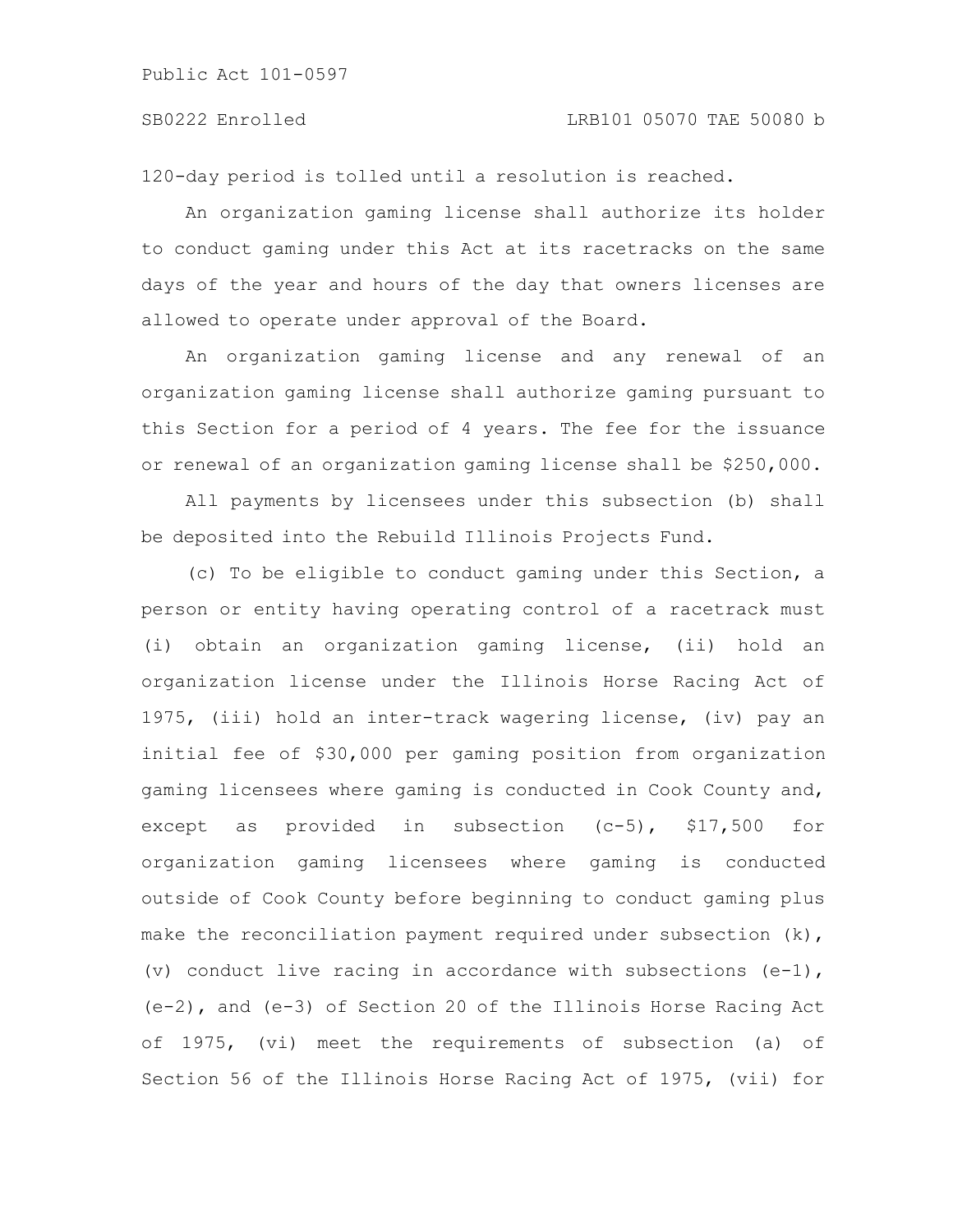## SB0222 Enrolled LRB101 05070 TAE 50080 b

organization licensees conducting standardbred race meetings, keep backstretch barns and dormitories open and operational year-round unless a lesser schedule is mutually agreed to by the organization licensee and the horsemen association racing at that organization licensee's race meeting, (viii) for organization licensees conducting thoroughbred race meetings, the organization licensee must maintain accident medical expense liability insurance coverage of \$1,000,000 for jockeys, and (ix) meet all other requirements of this Act that apply to owners licensees.

An organization gaming licensee may enter into a joint venture with a licensed owner to own, manage, conduct, or otherwise operate the organization gaming licensee's organization gaming facilities, unless the organization gaming licensee has a parent company or other affiliated company that is, directly or indirectly, wholly owned by a parent company that is also licensed to conduct organization gaming, casino gaming, or their equivalent in another state.

All payments by licensees under this subsection (c) shall be deposited into the Rebuild Illinois Projects Fund.

(c-5) A person or entity having operating control of a racetrack located in Madison County shall only pay the initial fees specified in subsection (c) for 540 of the gaming positions authorized under the license.

(d) A person or entity is ineligible to receive an organization gaming license if: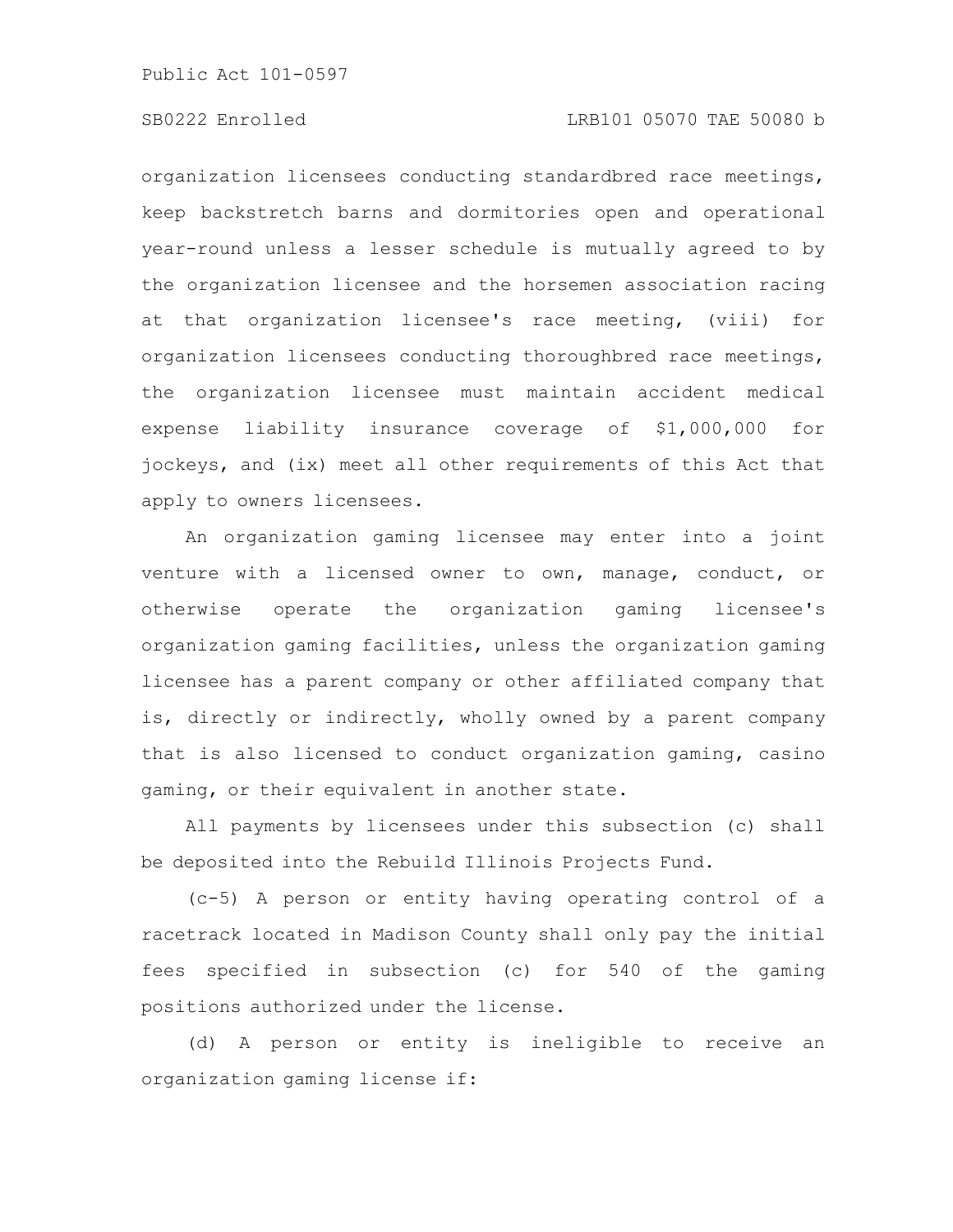(1) the person or entity has been convicted of a felony under the laws of this State, any other state, or the United States, including a conviction under the Racketeer Influenced and Corrupt Organizations Act;

(2) the person or entity has been convicted of any violation of Article 28 of the Criminal Code of 2012, or substantially similar laws of any other jurisdiction;

(3) the person or entity has submitted an application for a license under this Act that contains false information;

(4) the person is a member of the Board;

(5) a person defined in  $(1)$ ,  $(2)$ ,  $(3)$ , or  $(4)$  of this subsection (d) is an officer, director, or managerial employee of the entity;

(6) the person or entity employs a person defined in  $(1)$ ,  $(2)$ ,  $(3)$ , or  $(4)$  of this subsection  $(d)$  who participates in the management or operation of gambling operations authorized under this Act; or

(7) a license of the person or entity issued under this Act or a license to own or operate gambling facilities in any other jurisdiction has been revoked.

(e) The Board may approve gaming positions pursuant to an organization gaming license statewide as provided in this Section. The authority to operate gaming positions under this Section shall be allocated as follows: up to 1,200 gaming positions for any organization gaming licensee in Cook County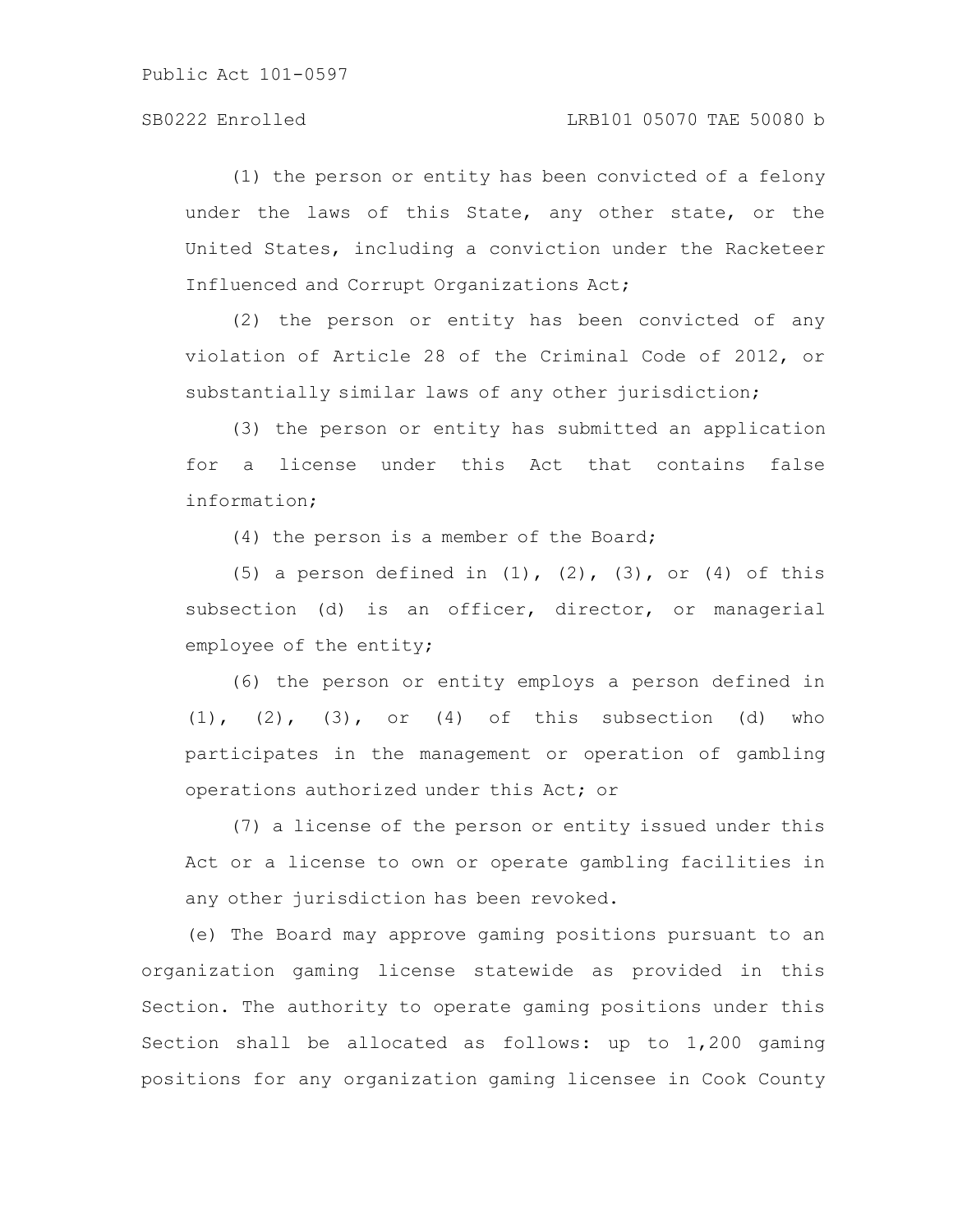and up to 900 gaming positions for any organization gaming licensee outside of Cook County.

(f) Each applicant for an organization gaming license shall specify in its application for licensure the number of gaming positions it will operate, up to the applicable limitation set forth in subsection (e) of this Section. Any unreserved gaming positions that are not specified shall be forfeited and retained by the Board. For the purposes of this subsection (f), an organization gaming licensee that did not conduct live racing in 2010 and is located within 3 miles of the Mississippi River may reserve up to 900 positions and shall not be penalized under this Section for not operating those positions until it meets the requirements of subsection (e) of this Section, but such licensee shall not request unreserved gaming positions under this subsection (f) until its 900 positions are all operational.

Thereafter, the Board shall publish the number of unreserved gaming positions and shall accept requests for additional positions from any organization gaming licensee that initially reserved all of the positions that were offered. The Board shall allocate expeditiously the unreserved gaming positions to requesting organization gaming licensees in a manner that maximizes revenue to the State. The Board may allocate any such unused gaming positions pursuant to an open and competitive bidding process, as provided under Section 7.5 of this Act. This process shall continue until all unreserved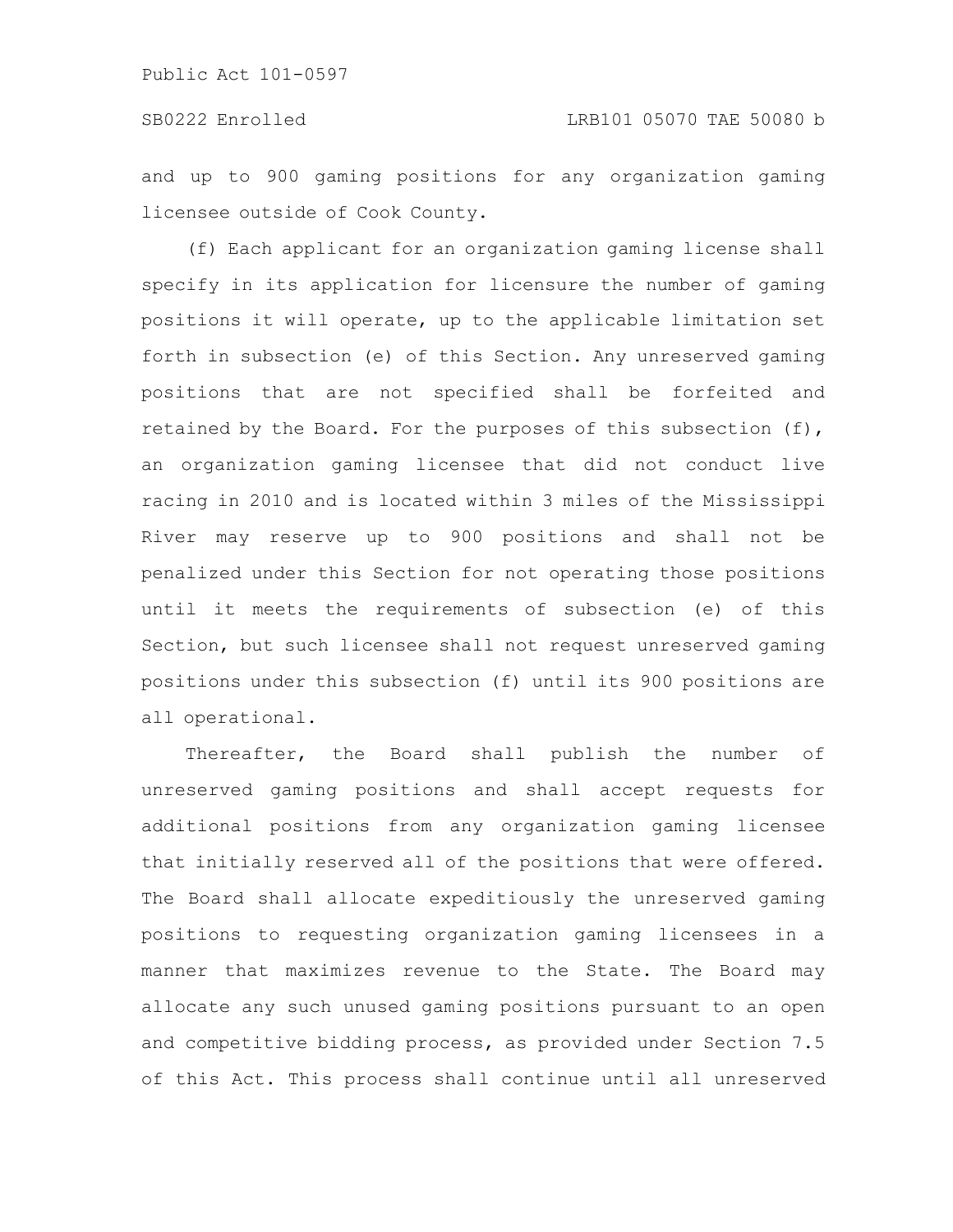## SB0222 Enrolled LRB101 05070 TAE 50080 b

gaming positions have been purchased. All positions obtained pursuant to this process and all positions the organization gaming licensee specified it would operate in its application must be in operation within 18 months after they were obtained or the organization gaming licensee forfeits the right to operate those positions, but is not entitled to a refund of any fees paid. The Board may, after holding a public hearing, grant extensions so long as the organization gaming licensee is working in good faith to make the positions operational. The extension may be for a period of 6 months. If, after the period of the extension, the organization gaming licensee has not made the positions operational, then another public hearing must be held by the Board before it may grant another extension.

Unreserved gaming positions retained from and allocated to organization gaming licensees by the Board pursuant to this subsection (f) shall not be allocated to owners licensees under this Act.

For the purpose of this subsection (f), the unreserved gaming positions for each organization gaming licensee shall be the applicable limitation set forth in subsection (e) of this Section, less the number of reserved gaming positions by such organization gaming licensee, and the total unreserved gaming positions shall be the aggregate of the unreserved gaming positions for all organization gaming licensees.

(g) An organization gaming licensee is authorized to conduct the following at a racetrack: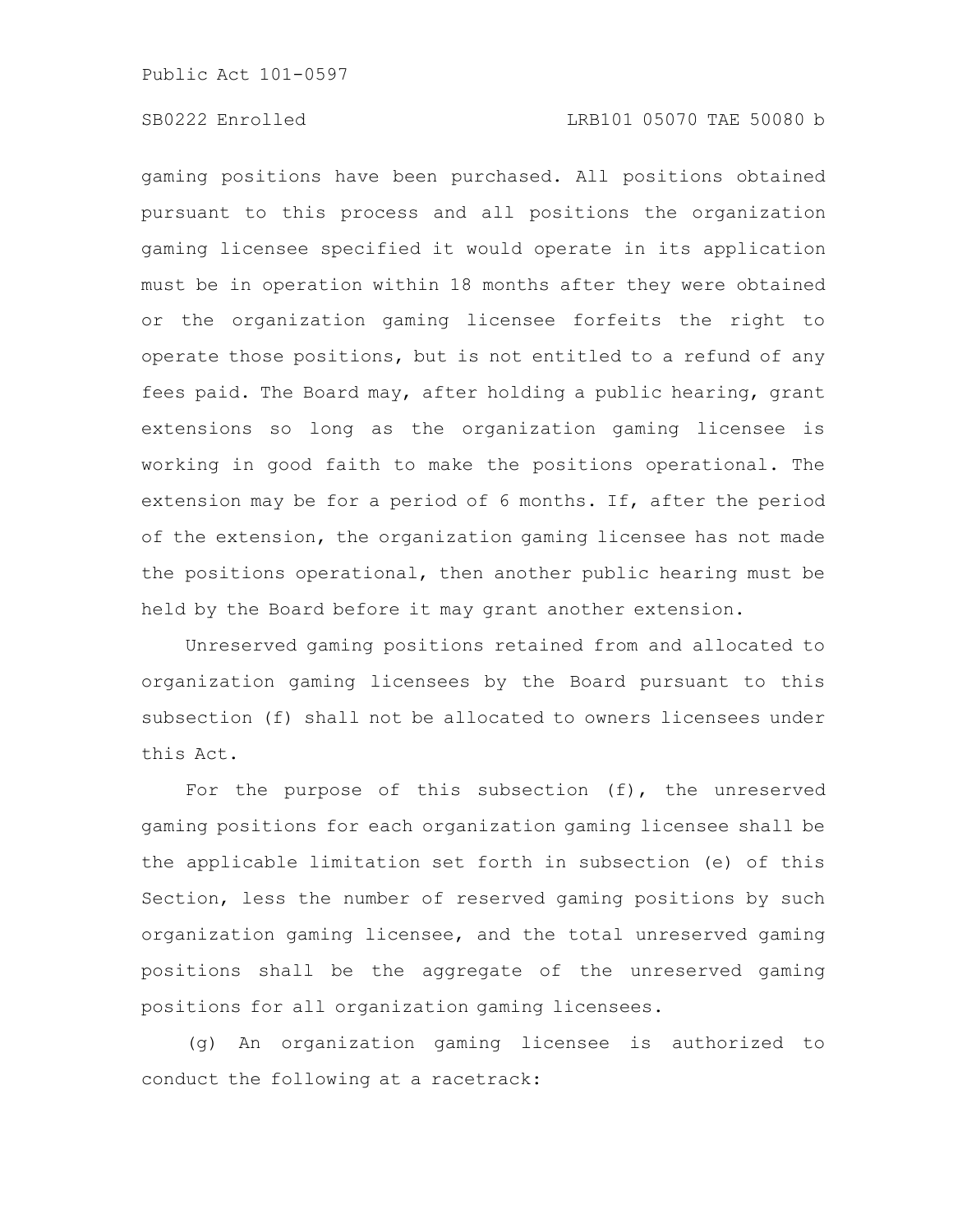(1) slot machine gambling;

(2) video game of chance gambling;

(3) gambling with electronic gambling games as defined in this Act or defined by the Illinois Gaming Board; and

(4) table games.

(h) Subject to the approval of the Illinois Gaming Board, an organization gaming licensee may make modification or additions to any existing buildings and structures to comply with the requirements of this Act. The Illinois Gaming Board shall make its decision after consulting with the Illinois Racing Board. In no case, however, shall the Illinois Gaming Board approve any modification or addition that alters the grounds of the organization licensee such that the act of live racing is an ancillary activity to gaming authorized under this Section. Gaming authorized under this Section may take place in existing structures where inter-track wagering is conducted at the racetrack or a facility within 300 yards of the racetrack in accordance with the provisions of this Act and the Illinois Horse Racing Act of 1975.

(i) An organization gaming licensee may conduct gaming at a temporary facility pending the construction of a permanent facility or the remodeling or relocation of an existing facility to accommodate gaming participants for up to 24 months after the temporary facility begins to conduct gaming authorized under this Section. Upon request by an organization gaming licensee and upon a showing of good cause by the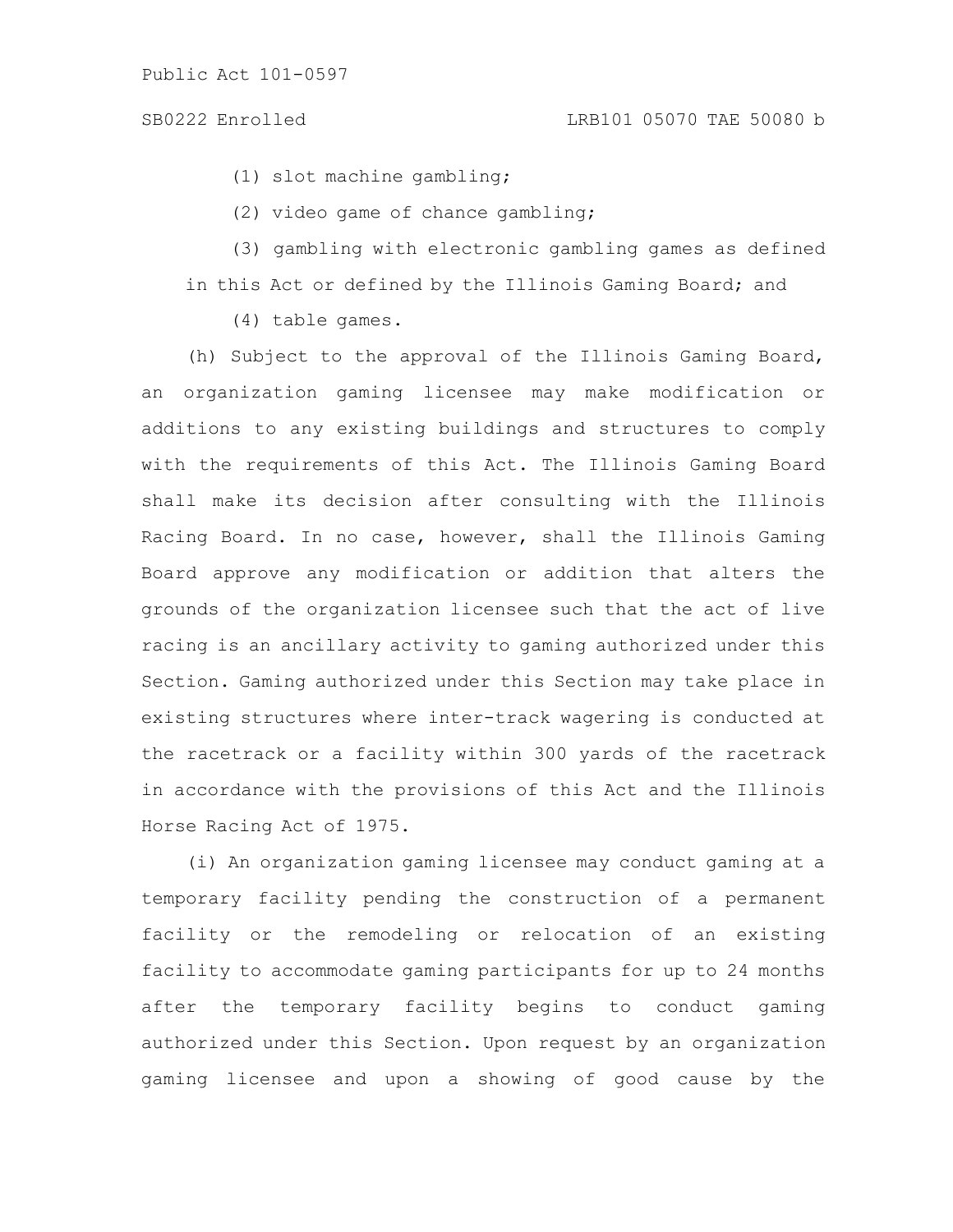organization gaming licensee, the Board shall extend the period during which the licensee may conduct gaming authorized under this Section at a temporary facility by up to 12 months. The Board shall make rules concerning the conduct of gaming authorized under this Section from temporary facilities.

The gaming authorized under this Section may take place in existing structures where inter-track wagering is conducted at the racetrack or a facility within 300 yards of the racetrack in accordance with the provisions of this Act and the Illinois Horse Racing Act of 1975.

(i-5) Under no circumstances shall an organization gaming licensee conduct gaming at any State or county fair.

(j) The Illinois Gaming Board must adopt emergency rules in accordance with Section 5-45 of the Illinois Administrative Procedure Act as necessary to ensure compliance with the provisions of this amendatory Act of the 101st General Assembly concerning the conduct of gaming by an organization gaming licensee. The adoption of emergency rules authorized by this subsection (j) shall be deemed to be necessary for the public interest, safety, and welfare.

(k) Each organization gaming licensee who obtains gaming positions must make a reconciliation payment 3 years after the date the organization gaming licensee begins operating the positions in an amount equal to 75% of the difference between its adjusted gross receipts from gaming authorized under this Section and amounts paid to its purse accounts pursuant to item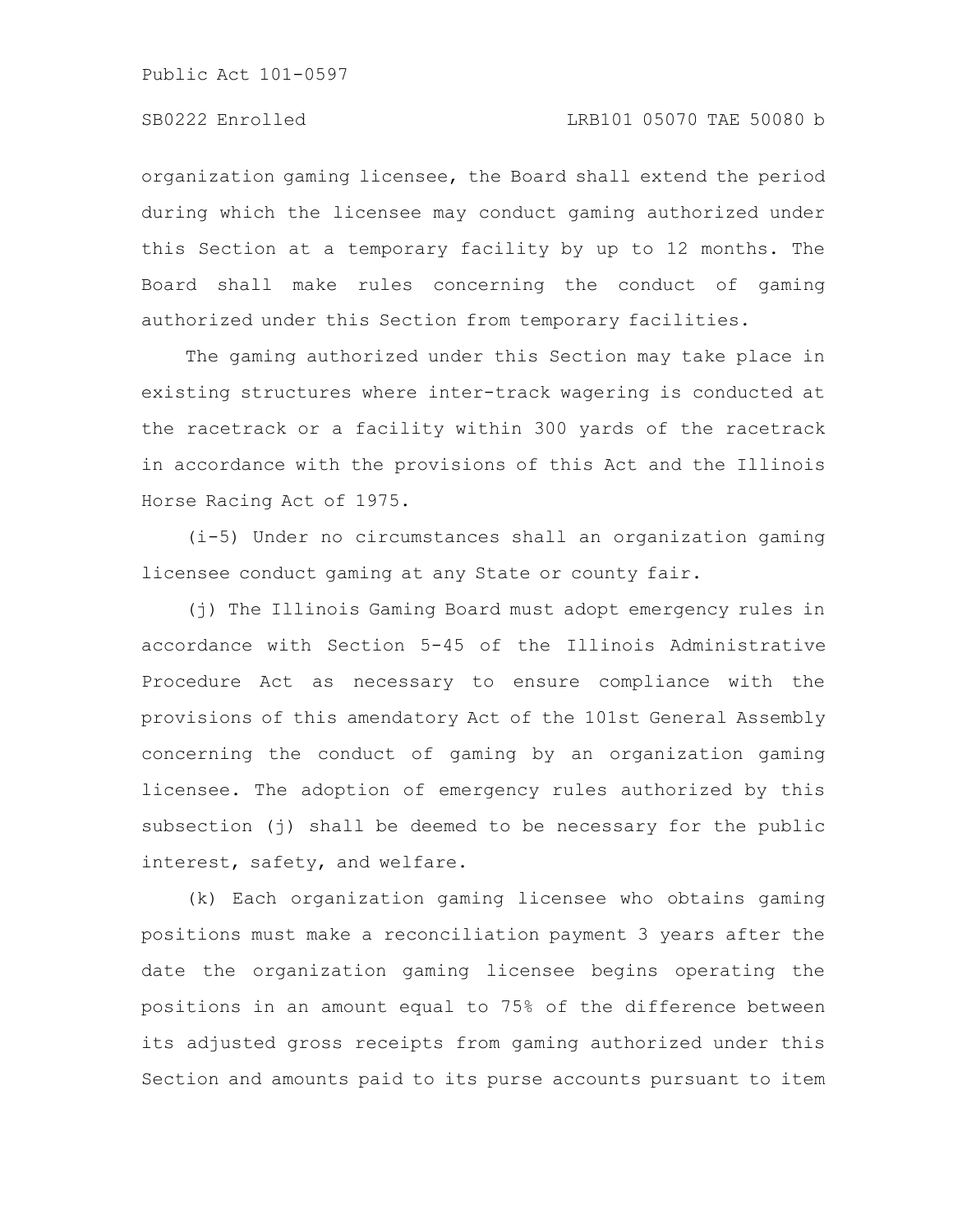#### SB0222 Enrolled LRB101 05070 TAE 50080 b

(1) of subsection (b) of Section 56 of the Illinois Horse Racing Act of 1975 for the 12-month period for which such difference was the largest, minus an amount equal to the initial per position fee paid by the organization gaming licensee. If this calculation results in a negative amount, then the organization gaming licensee is not entitled to any reimbursement of fees previously paid. This reconciliation payment may be made in installments over a period of no more than 2 years, subject to Board approval. Any installment payments shall include an annual market interest rate as determined by the Board.

All payments by licensees under this subsection (k) shall be deposited into the Rebuild Illinois Projects Fund.

(l) As soon as practical after a request is made by the Illinois Gaming Board, to minimize duplicate submissions by the applicant, the Illinois Racing Board must provide information on an applicant for an organization gaming license to the Illinois Gaming Board.

(Source: P.A. 101-31, eff. 6-28-19.)

(230 ILCS 10/22) (from Ch. 120, par. 2422)

Sec. 22. Criminal history record information. Whenever the Board is authorized or required by law to consider some aspect of criminal history record information for the purpose of carrying out its statutory powers and responsibilities, the Board shall, in the form and manner required by the Department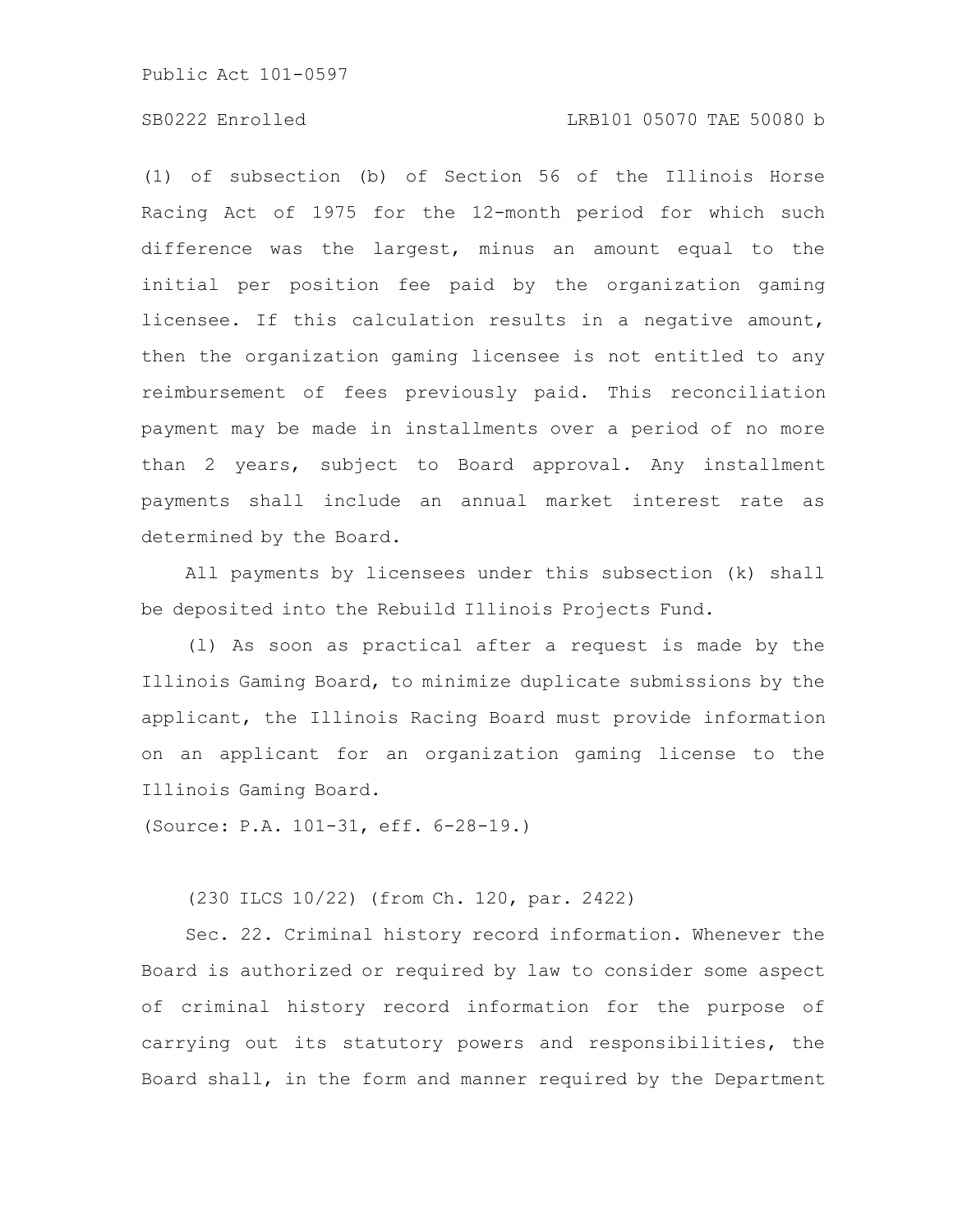of State Police and the Federal Bureau of Investigation, cause to be conducted a criminal history record investigation to obtain any information currently or thereafter contained in the files of the Department of State Police or the Federal Bureau of Investigation, including, but not limited to, civil, criminal, and latent fingerprint databases. Each applicant for occupational licensing under Section 9 or key person as defined by the Board in administrative rules shall submit his or her fingerprints to the Department of State Police in the form and manner prescribed by the Department of State Police. These fingerprints shall be checked against the fingerprint records now and hereafter filed in the Department of State Police and Federal Bureau of Investigation criminal history records databases, including, but not limited to, civil, criminal, and latent fingerprint databases. The Department of State Police shall charge a fee for conducting the criminal history records check, which shall be deposited in the State Police Services Fund and shall not exceed the actual cost of the records check. The Department of State Police shall provide, on the Board's request, information concerning any criminal charges, and their disposition, currently or thereafter filed against any an applicant, key person, for or holder of any an occupational license or for determinations of suitability. Information obtained as a result of an investigation under this Section shall be used in determining eligibility for any an occupational license under Section 9. Upon request and payment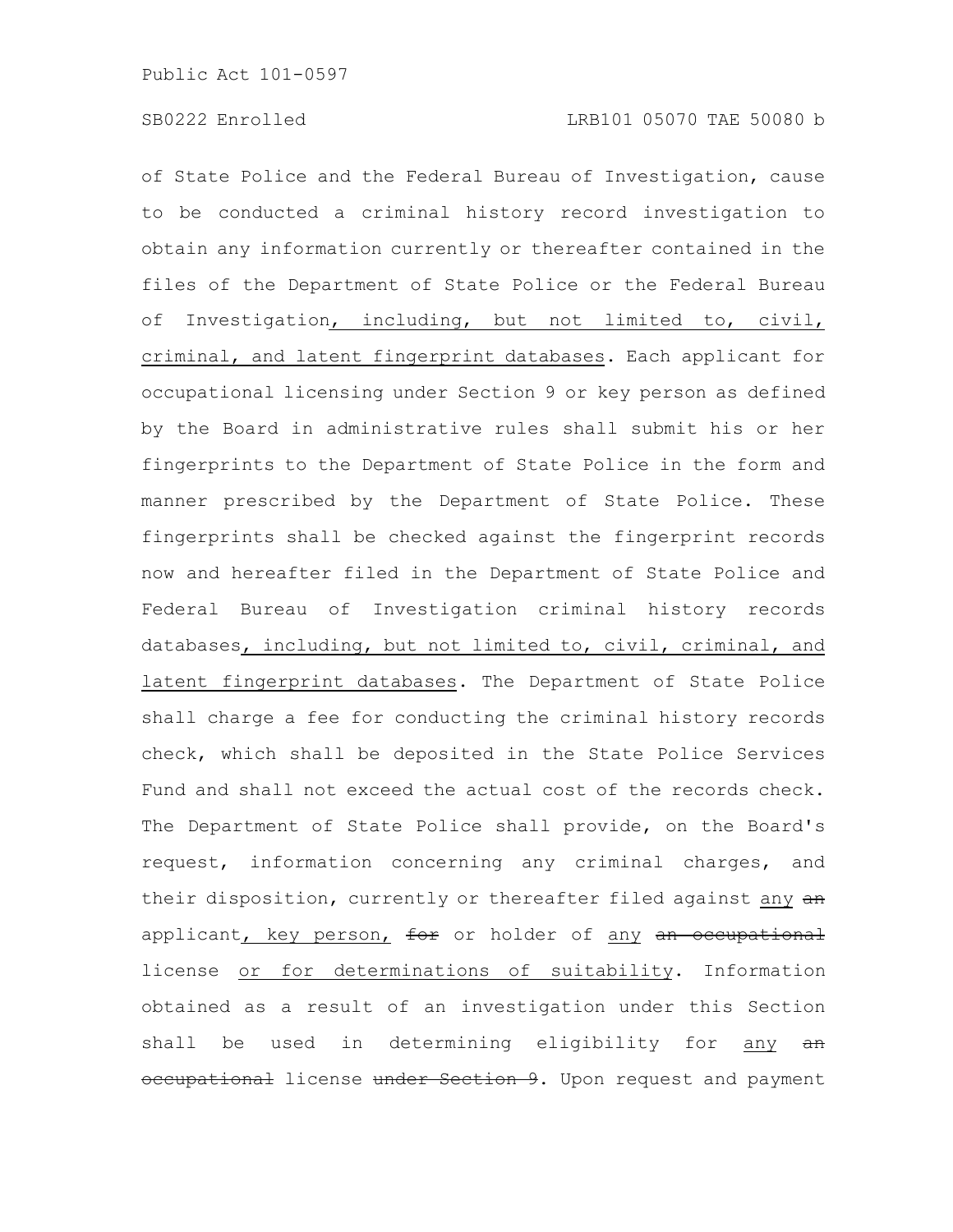### SB0222 Enrolled LRB101 05070 TAE 50080 b

of fees in conformance with the requirements of Section 2605-400 of the Department of State Police Law (20 ILCS 2605/2605-400), the Department of State Police is authorized to furnish, pursuant to positive identification, such information contained in State files as is necessary to fulfill the request.

(Source: P.A. 93-418, eff. 1-1-04.)

Section 10. The Sports Wagering Act is amended by changing Section 25-20 and by adding Section 25-107 as follows:

(230 ILCS 45/25-20)

Sec. 25-20. Licenses required.

(a) No person may engage in any activity in connection with sports wagering in this State unless all necessary licenses have been obtained in accordance with this Act and the rules of the Board and the Department. The following licenses shall be issued under this Act:

- (1) master sports wagering license;
- (2) occupational license;
- (3) supplier license;
- (4) management services provider license;
- (5) tier 2 official league data provider license; and
- (6) central system provider license.

No person or entity may engage in a sports wagering operation or activity without first obtaining the appropriate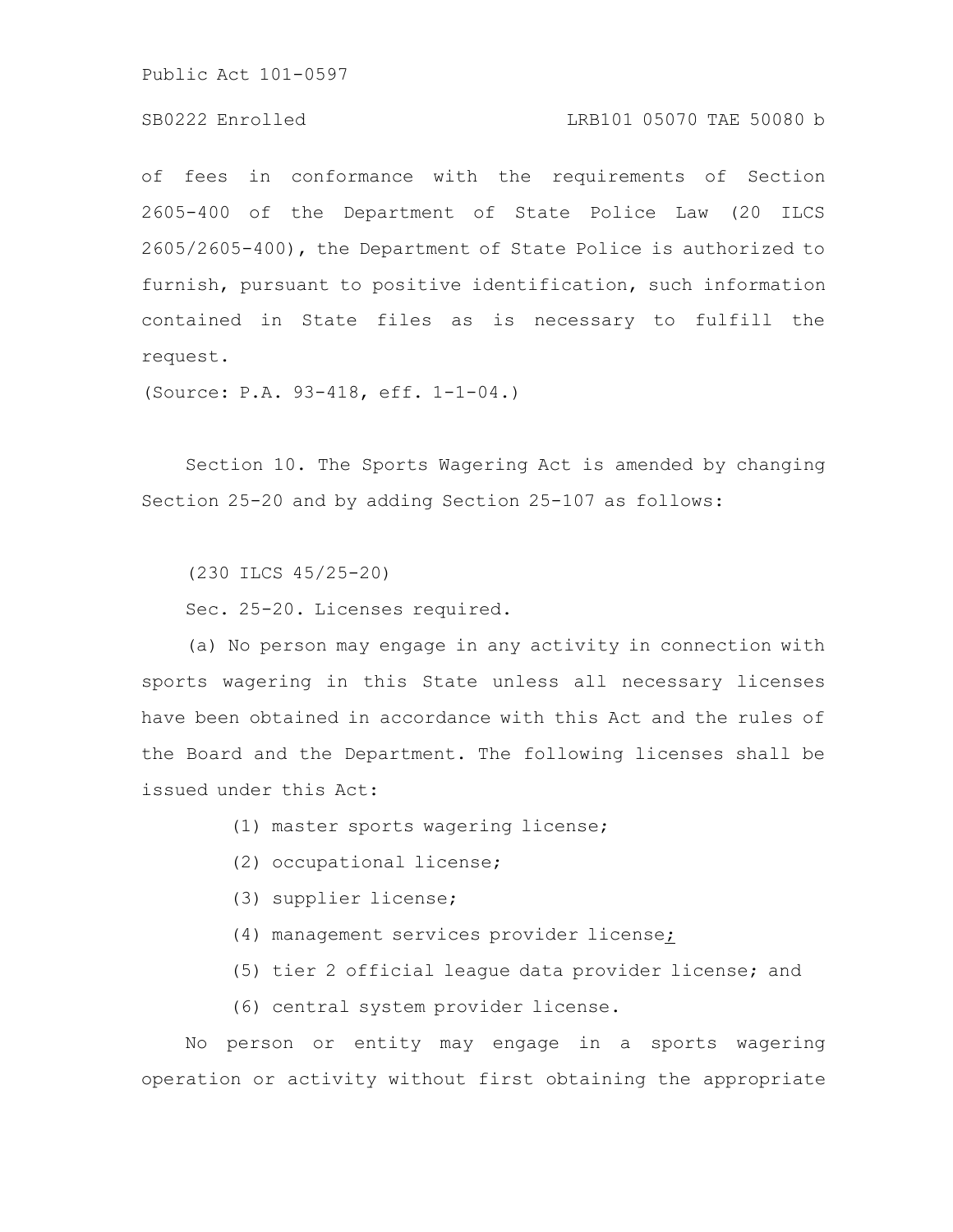license.

(b) An applicant for a license issued under this Act shall submit an application to the Board in the form the Board requires. The applicant shall submit fingerprints for a national criminal records check by the Department of State Police and the Federal Bureau of Investigation. The fingerprints shall be furnished by the applicant's owners, officers, and directors (if a corporation), managers and members (if a limited liability company), and partners (if a partnership). The fingerprints shall be accompanied by a signed authorization for the release of information by the Federal Bureau of Investigation. The Board may require additional background checks on licensees when they apply for license renewal, and an applicant convicted of a disqualifying offense shall not be licensed.

(c) Each master sports wagering licensee shall display the license conspicuously in the licensee's place of business or have the license available for inspection by an agent of the Board or a law enforcement agency.

(d) Each holder of an occupational license shall carry the license and have some indicia of licensure prominently displayed on his or her person when present in a gaming facility licensed under this Act at all times, in accordance with the rules of the Board.

(e) Each person licensed under this Act shall give the Board written notice within 30 days after a material change to